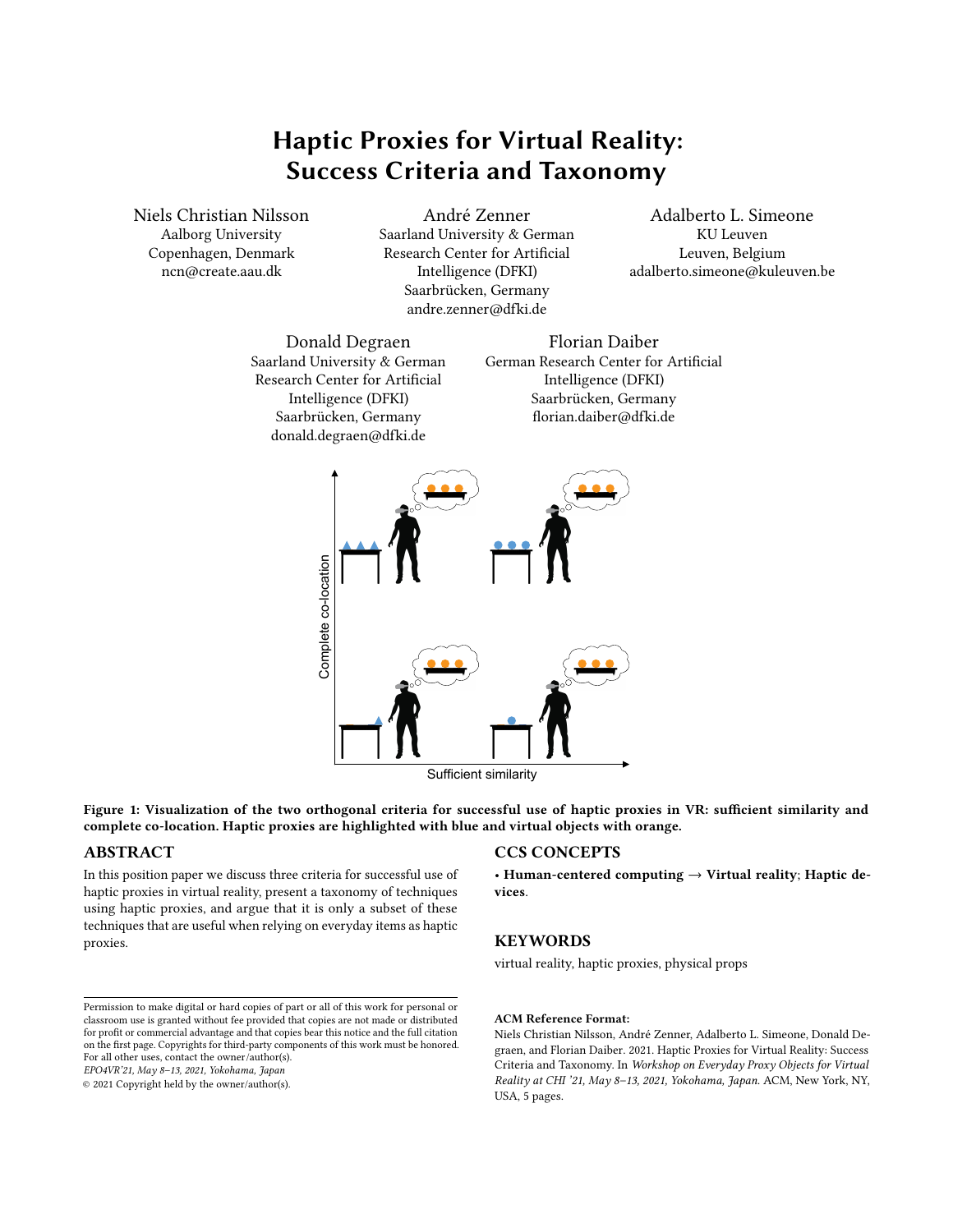# 1 INTRODUCTION

Physical props serving as proxies for virtual objects (haptic proxies) offer a cheap, convenient, and compelling way of delivering kinesthetic, proprioceptive, and cutaneous feedback to users immersed in virtual reality (VR). In this position paper, we discuss three criteria for successful use of haptic proxies in VR, we present a taxonomy of techniques relying on haptic proxies, and we discuss the utility of these techniques when it comes to relying on everyday objects as haptic proxies.

# 2 SUCCESS CRITERIA FOR HAPTIC PROXIES IN VR

Most benefits of using haptic proxies as a source of touch in VR can be attributed to the fact that users interact with physical objects. Physical objects eliminate the need for simulating material and geometric properties, such as texture, hardness, weight, shape, and size. However, the limitations of haptic proxies are also imposed by the use of physical objects. The utility of haptic proxies decreases in proportion to the complexity of the virtual environment (VE). As VEs grow more complex, a larger number of haptic proxies with different material and geometric properties is needed. As we have argued elsewhere [\[18\]](#page-3-0), these constraints make it useful to consider at least three high-level criteria for successfully deploying haptic proxies in VR:

- (1) Sufficient similarity: All haptic proxies touched by the user should be sufficiently similar to their virtual counterparts with respect to their haptic properties (e.g., shape, size, and weight).
- (2) Complete co-location: When the user touches a virtual object, it should be co-located with a haptic proxy (i.e., the real and virtual transformations should be aligned).
- (3) Compelling contact forces: If the user touches a virtual object affected by contact forces originating in the VE, then compelling stimuli should be provided (e.g., stimuli representing forces produced by impacts or resistance).

Notably, the criteria of sufficient similarity and complete colocation are orthogonal, as it is possible to satisfy one without satisfying the other. For example, a subset of the virtual objects may be co-located with perfect physical replicas, or all virtual objects may be represented by physical props that are not sufficiently similar to their virtual counterparts (see Figure [1\)](#page-0-0). Contrarily, the criterion of compelling contact forces is not independent of the other criteria. If both sufficient similarity and complete co-location are perfectly satisfied (e.g., if the VE and the physical environment are perfect copies), then all interactions between a grasped virtual object and the VE, will be accompanied by contact forces resulting from the interaction between the corresponding physical objects. However, it is usually only possible to achieve perfect similarity and co-location in relation to very simple VEs offering limited interactions. Thus, it is relevant to treat compelling contact forces as a separate criterion in relation to many virtual scenarios.

Finally, the degree to which the three criteria need to be satisfied is likely to vary depending on the type of VR application. For example, some VR training applications may demand perfect realism to ensure skill transfer, whereas the requirements may be relaxed

somewhat in relation to some entertainment applications, especially if the virtual scenario does not abide by the rules of physical reality [\[16\]](#page-3-1).

### 3 TAXONOMY AND RELATED WORK

The taxonomy divides techniques relying on haptic proxies into four broad categories based on how they address one or more of the three criteria outlined in the previous section. The categorization is based on two dichotomous categories pertaining to two orthogonal dimensions. First, we distinguish between techniques based on what reality is being manipulated. Is the physical or virtual environment being manipulated? Second, we distinguish between techniques based on when the manipulation occurs. Is the manipulation performed offline before the user is exposed to the VE or real time during exposure? Figure [2](#page-2-0) visualizes the taxonomy, which we describe in more detail throughout the following.

# 3.1 Offline Physical Manipulation

Haptic proxies can be deliberately made to replicate virtual objects or VEs. For example, Insko et al. [\[11\]](#page-3-2) physically replicated a simple interior VE using wooden boards and Styrofoam walls. One of our previously studied systems incorporated physical props designed so as to allow for the interaction with virtual objects inside a VR application for immersive data exploration [\[29\]](#page-4-1). Work involving physical replication is often limited to relatively simple tasks that only require interaction with a single virtual object [\[8\]](#page-3-3). Moreover, recent work has sought to automatize the design and construction of proxies approximating the properties of virtual objects without the need for near-perfect physical replicas [\[7,](#page-3-4) [9,](#page-3-5) [31\]](#page-4-2).

#### 3.2 Offline Virtual Manipulation

Offline virtual manipulation implies that virtual objects and VEs are modelled to match the physical environment before the application is run. This approach addresses the criteria of sufficient similarity or complete co-location, at the expense of virtual variety and complexity. Simeone et al. [\[16\]](#page-3-1) proposed that for some applications it is sufficient to virtually replicate the layout of the physical environment without perfectly replicating all virtual objects (e.g., the bridge of a space ship may be modelled to fit a living room and a torch may serve as a proxy for a lightsaber). Such Substitutional Realities give developers a larger degree of freedom since the criterion of sufficient similarity is relaxed somewhat. Similarly, Sra et al. [\[17\]](#page-3-6) showed that the layout of physical environments can serve as the basis for large procedural generated VEs, which can be navigated on foot as long as the VEs include barriers that restrict virtual movement.

### 3.3 Real-Time Physical Manipulation

Because head-mounted displays (HMDs) deprive users of visual information about the physical environment, this environment can be manipulated during runtime. Robotic arms can be used to ensure correct positioning of haptic proxies with varying textures [\[1\]](#page-3-7); thus addressing both the criteria of sufficient similarity and complete co-location. Drones have been used in a similar manner to enable direct interaction with virtual objects [\[10\]](#page-3-8) and to enable compelling contact forces when interaction is performed indirectly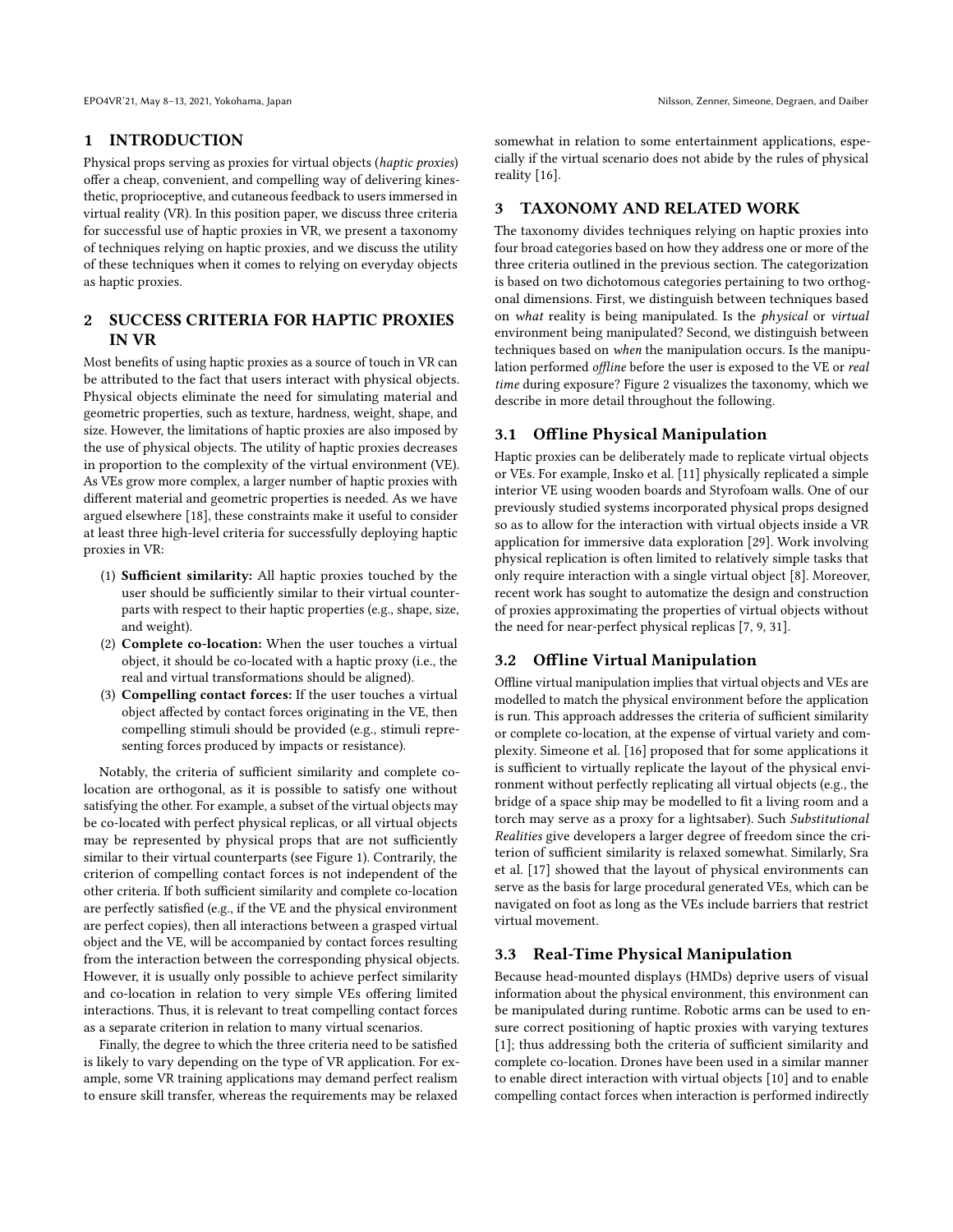#### Haptic Proxies for Virtual Reality: Success Criteria and Taxonomy extending the state of the state of the Sepan EPO4VR'21, May 8-13, 2021, Yokohama, Japan

<span id="page-2-0"></span>

|          | <b>Offline</b>                                 | <b>Real-time</b>                                 |
|----------|------------------------------------------------|--------------------------------------------------|
| Physical | Offline<br>manipulation of<br>physical objects | Real-time<br>manipulation of<br>physical objects |
| Virtual  | Offline<br>manipulation of<br>virtual objects  | Real-time<br>manipulation of<br>virtual objects  |

Figure 2: Taxonomy for categorizing techniques using haptic proxies in VR. The vertical axis subdivides the techniques based on what reality is being manipulated (physical or virtual), and the horizontal subdivides the techniques based on when the manipulation is performed (offline or real-time).

[\[23\]](#page-3-9). Moreover, approaches such as the *iTurk* [\[5\]](#page-3-10) subtlety force users to reconfigure haptic proxies so they can serve as a proxies for different virtual objects. Zenner and Krüger [\[25\]](#page-4-3) proposed Dynamic Passive Haptic Feedback which involves augmenting physical props with mechanical actuators to modulate haptic perception. For example, the Shifty [\[25\]](#page-4-3) changes the prop's internal weight distribution to manipulate the inertia experienced when handling different objects, and Drag:on [\[26\]](#page-4-4) changes the haptic proxy's surface area to elicit the impression of interacting with objects with varying scales, materials, and fill states. Moreover, physical props augmented with vibrotactile actuators can be used to approximate contact forces during virtual impacts [\[8,](#page-3-3) [22\]](#page-3-11).

#### 3.4 Real-Time Virtual Manipulation

Visual dominance makes it possible to subtly affect haptic perception by manipulating the VE or users' virtual bodies when they are wearing a HMD. Sufficient similarity can be addressed using Redirected Touching [\[12\]](#page-3-12) and Resized Grasping [\[4\]](#page-3-13), which warps the mapping between users' real and virtual hand and finger movements to enable virtual objects of different shape or size to be mapped onto a single haptic proxy. To ensure complete co-location, walking users can be repeatedly steered back to the same haptic proxies through Redirected Walking, which manipulate either the mapping between the users' real and virtual movements [\[13\]](#page-3-14) or the virtual architecture [\[19\]](#page-3-15). Complete co-location of objects in peripersonal space has been addressed in a similar manner by warping VEs, users' virtual arms, or both using Haptic Retargeting [\[3\]](#page-3-16).

Moreover, change blindness can be leveraged to remap virtual objects onto haptic proxies behind users' backs [\[14\]](#page-3-17), and redirected touching has been combined with two haptic proxies (a tool and a surface) to provide compelling contact forces during tool-mediated interaction in VR [\[18\]](#page-3-0). To support researchers and developers in crafting solutions that employ haptic retargeting, we recently proposed an open-source hand redirection toolkit [\[24\]](#page-3-18). Similar efforts were taken by the redirected walking research community with the publication of a toolkit for redirected walking [\[2\]](#page-3-19).

# 3.5 Combining Techniques of Different **Categories**

The combination of techniques from different categories is not excluded and bears great potential [\[28\]](#page-4-5). In recent research that investigated the scenario of haptically conveying the weight distribution of a virtual object, we could demonstrate and validate the benefits of combining real-time physical and real-time virtual manipulation. In this scenario, a technique that combined a weightshifting proxy (i.e. real-time physical manipulation in the form of dynamic passive haptics) and haptic retargeting (i.e. real-time virtual manipulation in the form of hand redirection) was compared to the individual techniques. The results highlight that the combination of both concepts can better solve the challenges of similarity and co-location than the individual techniques alone can do [\[28,](#page-4-5) [30\]](#page-4-6).

#### 4 EVERYDAY HAPTIC PROXIES FOR VR

As evident from the previous section, recent years have seen increasing interest in the use of haptic proxies as a means of delivering virtual touch. Nevertheless, it is worth questioning the utility of some of these techniques if everyday items are to be integrated in virtual experiences. Everyday settings, such as homes, workplaces, or schools, impose additional restrictions and present novel challenges.

Offline physical manipulation is tantamount to the creation of haptic proxies based on the objects present in the VE. Because most everyday items cannot be physically manipulated, the utility of offline physical manipulation is limited. However, a small selection of everyday items may be subject to offline physical manipulation. For example, the HapTwist [\[31\]](#page-4-2) makes it possible to use the same reconfigurable toy (Rubik's Twists) as a haptic proxy for multiple virtual objects.

On the other hand, offline virtual manipulation, such as Substitutional Reality, may achieve acceptable levels of co-location and similarity. However, the design space for Substitutional Reality remains relatively unexplored [\[15\]](#page-3-20). Even though a growing body work has explored the extent to which users will tolerate mismatches between real and virtual objects and how varying levels of discrepancy affect behavior and performance [\[4,](#page-3-13) [6,](#page-3-21) [8,](#page-3-3) [16,](#page-3-1) [22,](#page-3-11) [27\]](#page-4-7), these effects are not fully understood, and it remains uncertain how they vary across applications demanding different levels of realism. It it is still difficult to dynamically generate VEs from physical environments, and it is not straightforward to differentiate between objects that can be used for interaction and the background VE. Finally, there is a need for authoring tools enabling creation of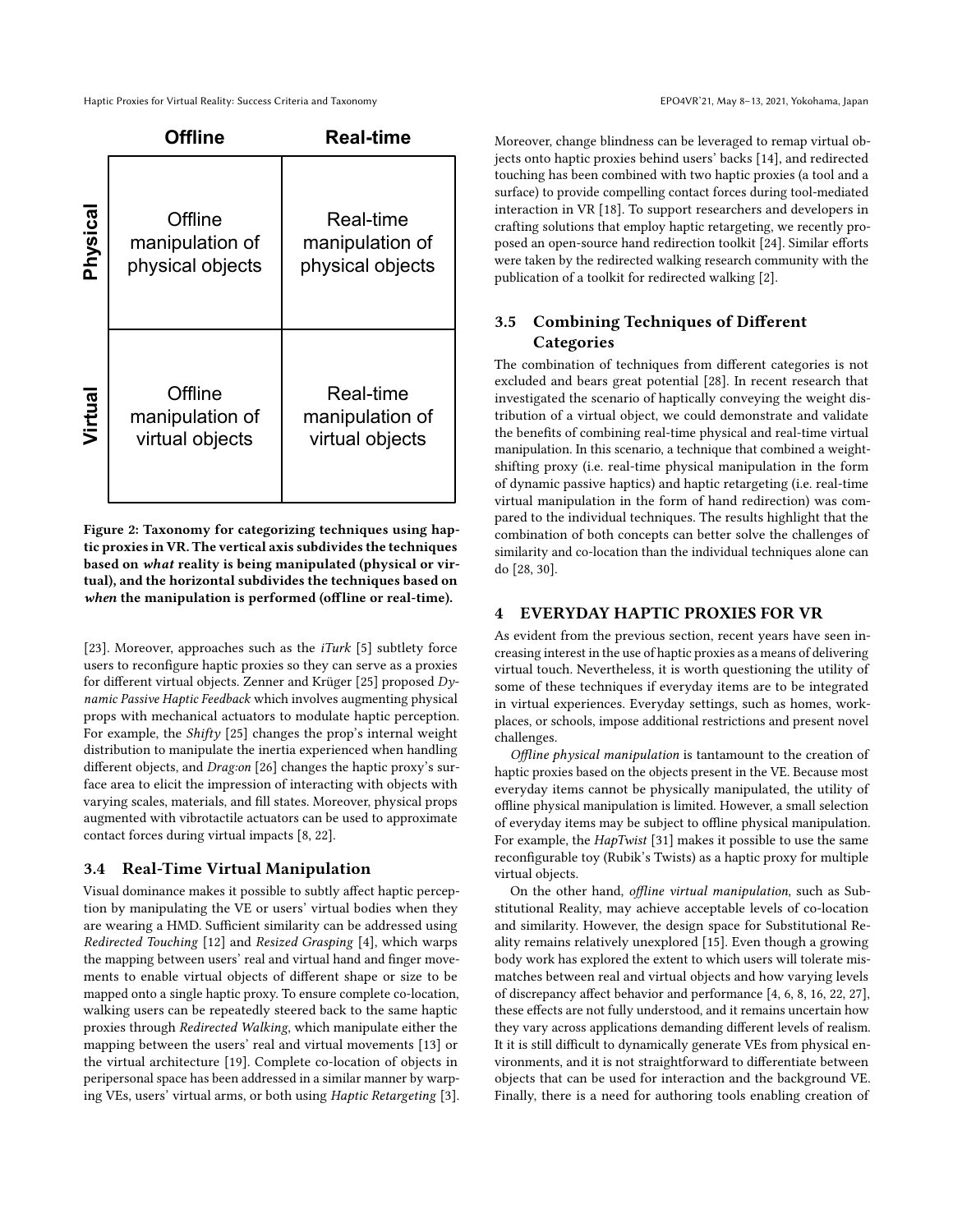virtual content that can be meaningfully deployed across varying physical environments.

Concerning real-time physical manipulation, the use of everyday items is still constrained by the limited ability to modify and augment them with fragile mechanical parts. However, it is conceivable that everyday items can be augmented relatively easily with simple vibrotactile actuator modules, which can be used to manipulate perception of haptic properties and approximate contact forces during virtual interactions. Recent research also started to explore how everyday robots could ensure co-location in proxy-based VR scenarios [\[20,](#page-3-22) [21\]](#page-3-23). Moreover, approaches relying on human actuation, such as the  $iTurk$  [\[5\]](#page-3-10), could be used to subtly repurpose everyday haptic proxies.

The techniques belonging to the category real-time virtual manipulation are perhaps the most promising in relation to everyday haptic proxies. Specifically, because the manipulation is entirely virtual, there are no limits to what everyday items can be incorporated into the VE. Furthermore, these approaches can be combined with Substitutional Realities to enable incorporation of the entire everyday setting while allowing for interaction with a larger number of virtual objects with varying haptic properties. The availability of open-source software toolkits for hand redirection [\[24\]](#page-3-18) and redirected walking [\[2\]](#page-3-19) have potential to lower the barriers for developers and researchers to experiment with integrating everyday proxies in VR. However, in an everyday setting, real-time virtual manipulation also necessitates dynamic generation of virtual content from physical environments, and several of these approaches are contingent upon information about what objects the user will interact with next. This introduces the need for highly specific scripted scenarios or the ability to reliably predict users' behavior.

Finally, it is unlikely that any one approach will be able to simultaneously ensure sufficient similarity, complete co-location, and compelling contact-forces. Thus, it is necessary for future work to explore how different techniques can be combined dynamically based on information about the state of physical and virtual environments and the users' current and future actions.

# ACKNOWLEDGMENTS

This research was funded by the Deutsche Forschungsgemeinschaft (DFG, German Research Foundation) – project number 425868555; 450247716 and is part of Priority Program SPP2199 Scalable Interaction Paradigms for Pervasive Computing Environments.

#### **REFERENCES**

- <span id="page-3-7"></span>[1] Bruno Araujo, Ricardo Jota, Varun Perumal, Jia Xian Yao, Karan Singh, and Daniel Wigdor. 2016. Snake Charmer: Physically Enabling Virtual Objects. In Proceedings of the TEI'16: Tenth International Conference on Tangible, Embedded, and Embodied Interaction. ACM, Eindhoven, Netherlands, 218–226.
- <span id="page-3-19"></span>[2] Mahdi Azmandian, Timofey Grechkin, Mark Bolas, and Evan Suma. 2016. The Redirected Walking Toolkit: A Unified Development Platform for Exploring Large Virtual Environments. In 2016 IEEE 2nd Workshop on Everyday Virtual Reality (WEVR). IEEE, USA, 9–14.<https://doi.org/10.1109/WEVR.2016.7859537>
- <span id="page-3-16"></span>[3] Mahdi Azmandian, Mark Hancock, Hrvoje Benko, Eyal Ofek, and Andrew D Wilson. 2016. Haptic retargeting: Dynamic repurposing of passive haptics for enhanced virtual reality experiences. In Proceedings of the 2016 chi conference on human factors in computing systems. ACM, San Jose, California, USA, 1968–1979.
- <span id="page-3-13"></span>[4] Joanna Bergström, Aske Mottelson, and Jarrod Knibbe. 2019. Resized Grasping in VR: Estimating Thresholds for Object Discrimination. In Proceedings of the 32nd Annual ACM Symposium on User Interface Software and Technology. ACM, New Orleans, LA, USA, 1175–1183.
- <span id="page-3-10"></span>[5] Lung-Pan Cheng, Li Chang, Sebastian Marwecki, and Patrick Baudisch. 2018. iTurk: Turning Passive Haptics into Active Haptics by Making Users Reconfigure Props in Virtual Reality. In Proceedings of the 2018 CHI Conference on Human Factors in Computing Systems. ACM, Montreal QC, Canada, 89.
- <span id="page-3-21"></span>[6] Xavier de Tinguy, Claudio Pacchierotti, Mathieu Emily, Mathilde Chevalier, Aurélie Guignardat, Morgan Guillaudeux, Chloé Six, Anatole Lécuyer, and Maud Marchal. 2019. How different tangible and virtual objects can be while still feeling the same?. In 2019 IEEE World Haptics Conference (WHC). IEEE, 580–585.
- <span id="page-3-4"></span>[7] Donald Degraen, André Zenner, and Antonio Krüger. 2019. Enhancing Texture Perception in Virtual Reality Using 3D-Printed Hair Structures. In Proceedings of the 2019 CHI Conference on Human Factors in Computing Systems (Glasgow, Scotland Uk) (CHI '19). Association for Computing Machinery, New York, NY, USA, 1–12.<https://doi.org/10.1145/3290605.3300479>
- <span id="page-3-3"></span>[8] Anton Franzluebbers and Kyle Johnsen. 2018. Performance Benefits of High-Fidelity Passive Haptic Feedback in Virtual Reality Training. In Proceedings of the Symposium on Spatial User Interaction. ACM, Berlin, Germany, 16–24.
- <span id="page-3-5"></span>Eisuke Fujinawa, Shigeo Yoshida, Yuki Koyama, Takuji Narumi, Tomohiro Tanikawa, and Michitaka Hirose. 2017. Computational design of hand-held VR controllers using haptic shape illusion. In Proceedings of the 23rd ACM Symposium on Virtual Reality Software and Technology. ACM, Gothenburg, Sweden, 28.
- <span id="page-3-8"></span>[10] Matthias Hoppe, Pascal Knierim, Thomas Kosch, Markus Funk, Lauren Futami, Stefan Schneegass, Niels Henze, Albrecht Schmidt, and Tonja Machulla. 2018. VRHapticDrones: Providing Haptics in Virtual Reality through Quadcopters. In Proceedings of the 17th International Conference on Mobile and Ubiquitous Multimedia. ACM, Cairo, Egypt, 7–18.
- <span id="page-3-2"></span>[11] Brent Edward Insko, M Meehan, M Whitton, and F Brooks. 2001. Passive haptics significantly enhances virtual environments. Ph.D. Dissertation. University of North Carolina at Chapel Hill.
- <span id="page-3-12"></span>[12] Luv Kohli. 2013. Redirected Touching. Ph.D. Dissertation. University of North Carolina at Chapel Hill.
- <span id="page-3-14"></span>[13] Luv Kohli, Eric Burns, Dorian Miller, and Henry Fuchs. 2005. Combining passive haptics with redirected walking. In Proceedings of the 2005 international conference on Augmented tele-existence. ACM, Christchurch, New Zealand, 253–254.
- <span id="page-3-17"></span>[14] Andreas L Lohse, Christoffer K Kjær, Ervin Hamulic, Ingrid GA Lima, Tilde H Jensen, Luis E Bruni, and Niels C Nilsson. 2019. Leveraging Change Blindness for Haptic Remapping in Virtual Environments. In 2019 IEEE 5th Workshop on Everyday Virtual Reality (WEVR). IEEE, Osaka, Japan, 1–5.
- <span id="page-3-20"></span>[15] Adalberto L Simeone. 2015. Substitutional reality: Towards a research agenda. In Everyday Virtual Reality (WEVR), 2015 IEEE 1st Workshop on. IEEE, 19–22.
- <span id="page-3-1"></span>[16] Adalberto L Simeone, Eduardo Velloso, and Hans Gellersen. 2015. Substitutional reality: Using the physical environment to design virtual reality experiences. In Proceedings of the 33rd Annual ACM Conference on Human Factors in Computing Systems. ACM, Seoul, Republic of Korea, 3307–3316.
- <span id="page-3-6"></span>[17] Misha Sra, Sergio Garrido-Jurado, Chris Schmandt, and Pattie Maes. 2016. Procedurally generated virtual reality from 3D reconstructed physical space. In Proceedings of the 22nd ACM Conference on Virtual Reality Software and Technology. ACM, 191–200.
- <span id="page-3-0"></span>[18] Patrick L. Strandholt, Oana A. Dogaru, Niels C. Nilsson, Rolf Nordahl, and Serafin Stefania. 2020. Knock on Wood: Combining Redirected Touching and Physical Props for Tool-Based Interaction in Virtual Reality. In Proceedings of the 2020 CHI Conference on Human Factors in Computing Systems. ACM.
- <span id="page-3-15"></span>[19] Evan A Suma, Seth Clark, Samantha L Finkelstein, and Zachary Wartell. 2010. Exploiting change blindness to expand walkable space in a virtual environment. In Virtual Reality Conference (VR), 2010 IEEE. IEEE, Waltham, MA, USA, 305–306.
- <span id="page-3-22"></span>[20] Ryo Suzuki, Hooman Hedayati, Clement Zheng, James L. Bohn, Daniel Szafir, Ellen Yi-Luen Do, Mark D. Gross, and Daniel Leithinger. 2020. RoomShift: Room-Scale Dynamic Haptics for VR with Furniture-Moving Swarm Robots. In Proceedings of the 2020 CHI Conference on Human Factors in Computing Systems (Honolulu, HI, USA) (CHI '20). Association for Computing Machinery, New York, NY, USA, 1–11.<https://doi.org/10.1145/3313831.3376523>
- <span id="page-3-23"></span>[21] Yuntao Wang, Zichao (Tyson) Chen, Hanchuan Li, Zhengyi Cao, Huiyi Luo, Tengxiang Zhang, Ke Ou, John Raiti, Chun Yu, Shwetak Patel, and Yuanchun Shi. 2020. MoveVR: Enabling Multiform Force Feedback in Virtual Reality Using Household Cleaning Robot. In Proceedings of the 2020 CHI Conference on Human Factors in Computing Systems (Honolulu, HI, USA) (CHI '20). Association for Computing Machinery, New York, NY, USA, 1–12. [https://doi.org/10.1145/](https://doi.org/10.1145/3313831.3376286) [3313831.3376286](https://doi.org/10.1145/3313831.3376286)
- <span id="page-3-11"></span>[22] Michael White, James Gain, Ulysse Vimont, and Daniel Lochner. 2019. The Case for Haptic Props: Shape, Weight and Vibro-tactile Feedback. In Motion, Interaction and Games. ACM, 1–10.
- <span id="page-3-9"></span>[23] Kotaro Yamaguchi, Ginga Kato, Yoshihiro Kuroda, Kiyoshi Kiyokawa, and Haruo Takemura. 2016. A Non-grounded and Encountered-type Haptic Display Using a Drone. In Proceedings of the 2016 Symposium on Spatial User Interaction. ACM, 43–46.
- <span id="page-3-18"></span>[24] André Zenner, Hannah Maria Kriegler, and Antonio Krüger. 2021. HaRT - The Virtual Reality Hand Redirection Toolkit. In CHI Conference on Human Factors in Computing Systems Extended Abstracts (CHI '21 Extended Abstracts) (to appear)